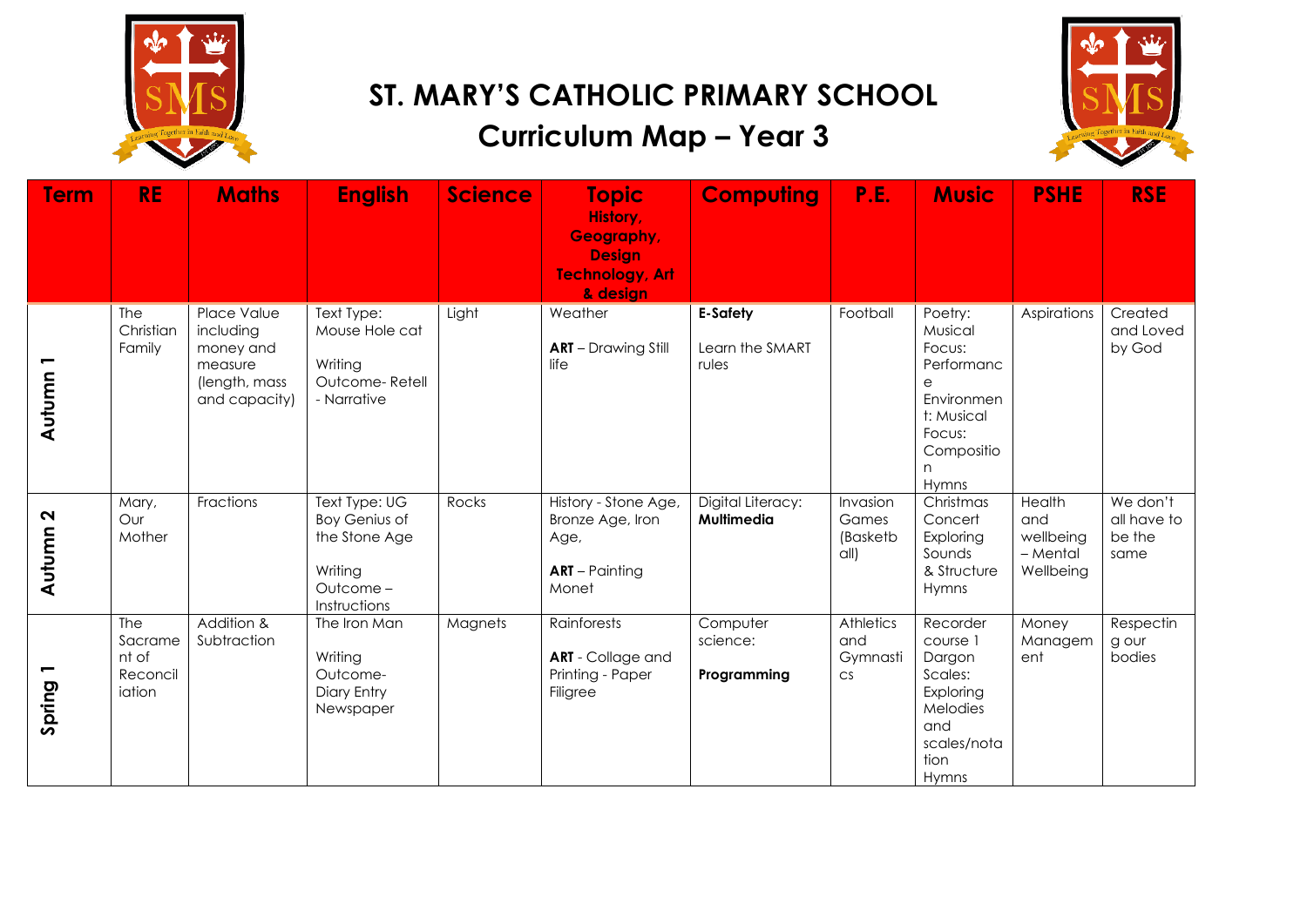

## **ST. MARY'S CATHOLIC PRIMARY SCHOOL Curriculum Map – Year 3**



| $\sim$<br>Spring                    | Celebrat<br>ing the<br>Mass                  | Properties of<br>Shape                                     | Text Type:<br>Pebble in my<br>Pocket<br>Writing<br>Outcome-<br>Writing in Role<br>and<br>Narrative | Animals<br>including<br>Humans    | Volcanoes and<br>earthquakes<br><b>DT</b> - Kites             | Computer<br>science:<br>Computer<br>networks    | Dodge<br>Ball | Recorder<br>Course 2<br>In the past:<br>notation<br>Hymns                                                                    | Emotions<br>and<br>$feelings -$<br>Physical<br>well<br>being,<br>health<br>and fitness | The<br>Sacrament<br>S        |
|-------------------------------------|----------------------------------------------|------------------------------------------------------------|----------------------------------------------------------------------------------------------------|-----------------------------------|---------------------------------------------------------------|-------------------------------------------------|---------------|------------------------------------------------------------------------------------------------------------------------------|----------------------------------------------------------------------------------------|------------------------------|
| Summer <sub>1</sub>                 | Celebrat<br>ing<br>Easter &<br>Penteco<br>st | Multiplication<br>& Division                               | Non-Fiction<br>The Roman<br>Empire                                                                 | Plants                            | Roman Empire and<br>impacts on Britain<br><b>DT</b> - Puppets | Information<br>Technology/Digit<br>al literacy: | Hockey        | Groove'n'p<br><u>lay</u><br>programm<br><u>e:</u><br>Recorders,<br>Sticks and<br>Songs.<br>Hymns                             | Me in My<br>Communit                                                                   | Created to<br>Love<br>Others |
| $\boldsymbol{\mathsf{N}}$<br>Summer | Being a<br>Christian                         | Revision &<br>Number facts,<br>Reasoning/Wo<br>rd Problems | Text Type:<br><b>Building Reading</b><br>Stamina                                                   | Revision &<br>Investigation<br>-S | Pharaohs<br><b>DT</b> - Photo frames                          | Digital literacy:                               | Handball      | Groove'n'p<br><u>lay</u><br>programm<br>e:<br>Recorders,<br>Sticks and<br>Songs.<br>Listening/C<br>omposing.<br><b>Hymns</b> | Where do<br>things<br>come<br>from?                                                    | Being<br>Thankful            |

**SPaG taught throughout the Year both discrete and through class texts:** 

- Formation of nouns using a range of prefixes; using the forms 'a' or 'an' according to whether the next word begins with a consonant or a vowel;
- **Creating word families based on common words to show how words are related in form and meaning.**
- **Expressing time, place and cause using conjunctions, adverbs or prepositions.**
- **Introduction to paragraphs as a way to group related material; headings and sub-headings to aid presentation; use of the present perfect form of verbs instead of the simple past.**
- **Introduction to inverted commas to punctuate direct speech.**